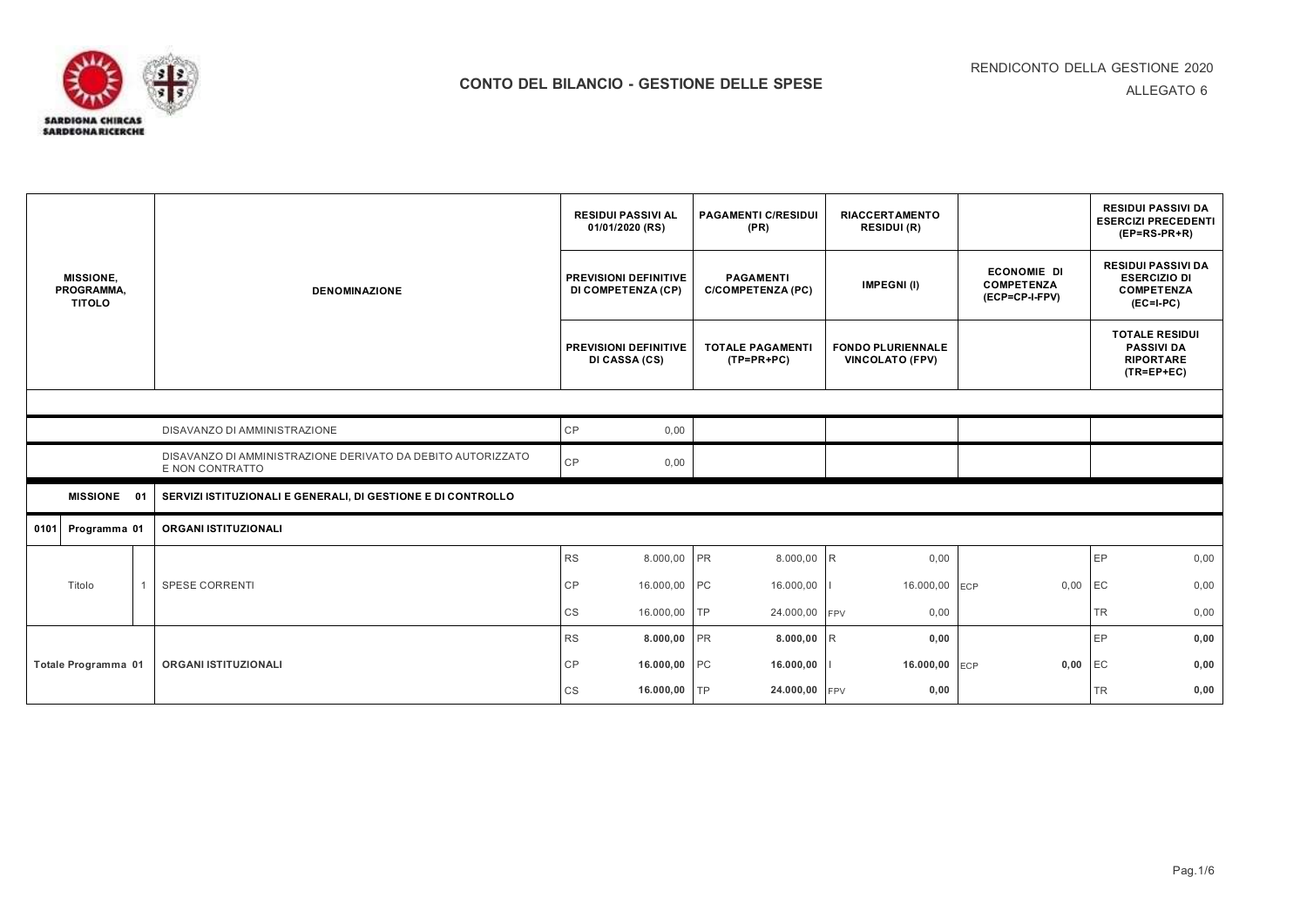

| <b>MISSIONE,</b><br>PROGRAMMA,<br><b>TITOLO</b> |                           |  | <b>DENOMINAZIONE</b>                                                      |                                               | <b>RESIDUI PASSIVI AL</b><br>01/01/2020 (RS) |                                         | <b>PAGAMENTI C/RESIDUI</b><br>(PR)           | <b>RIACCERTAMENTO</b><br><b>RESIDUI (R)</b>        |                                                           |                                                                                | <b>RESIDUI PASSIVI DA</b><br><b>ESERCIZI PRECEDENTI</b><br>$(EP=RS-PR+R)$            |
|-------------------------------------------------|---------------------------|--|---------------------------------------------------------------------------|-----------------------------------------------|----------------------------------------------|-----------------------------------------|----------------------------------------------|----------------------------------------------------|-----------------------------------------------------------|--------------------------------------------------------------------------------|--------------------------------------------------------------------------------------|
|                                                 |                           |  |                                                                           |                                               | PREVISIONI DEFINITIVE<br>DI COMPETENZA (CP)  |                                         | <b>PAGAMENTI</b><br><b>C/COMPETENZA (PC)</b> | <b>IMPEGNI(I)</b>                                  | <b>ECONOMIE DI</b><br><b>COMPETENZA</b><br>(ECP=CP-I-FPV) |                                                                                | <b>RESIDUI PASSIVI DA</b><br><b>ESERCIZIO DI</b><br><b>COMPETENZA</b><br>$(EC=I-PC)$ |
|                                                 |                           |  |                                                                           | <b>PREVISIONI DEFINITIVE</b><br>DI CASSA (CS) |                                              | <b>TOTALE PAGAMENTI</b><br>$(TP=PR+PC)$ |                                              | <b>FONDO PLURIENNALE</b><br><b>VINCOLATO (FPV)</b> |                                                           | <b>TOTALE RESIDUI</b><br><b>PASSIVI DA</b><br><b>RIPORTARE</b><br>$(TR=EP+EC)$ |                                                                                      |
| 0103                                            | Programma 03              |  | GESTIONE ECONOMICA, FINANZIARIA, PROGRAMMAZIONE,<br><b>PROVVEDITORATO</b> |                                               |                                              |                                         |                                              |                                                    |                                                           |                                                                                |                                                                                      |
|                                                 |                           |  |                                                                           | <b>RS</b>                                     | 263.545,29                                   | <b>PR</b>                               | 182.186,88 R                                 | 33.352.51                                          |                                                           | EP                                                                             | 48.005,90                                                                            |
|                                                 | Titolo                    |  | <b>SPESE CORRENTI</b>                                                     | CР                                            | 2.062.065,62                                 | PC                                      | 1.392.721,24                                 | 1.606.917,65                                       | 324.574,31<br>ECP                                         | EC                                                                             | 214.196,41                                                                           |
|                                                 |                           |  |                                                                           | CS                                            | 1.916.350,93                                 | <b>TP</b>                               | 1.574.908,12 FPV                             | 130.573,66                                         |                                                           | <b>TR</b>                                                                      | 262.202,31                                                                           |
|                                                 |                           |  | GESTIONE ECONOMICA, FINANZIARIA, PROGRAMMAZIONE,<br><b>PROVVEDITORATO</b> | <b>RS</b>                                     | 263.545,29                                   | <b>PR</b>                               | 182.186,88 R                                 | 33.352,51                                          |                                                           |                                                                                | EP<br>48.005,90                                                                      |
|                                                 | Totale Programma 03       |  |                                                                           | CР                                            | 2.062.065,62                                 | PC                                      | 1.392.721,24                                 | 1.606.917,65                                       | 324.574,31<br>ECP                                         | EC                                                                             | 214.196,41                                                                           |
|                                                 |                           |  |                                                                           |                                               | 1.916.350,93                                 | <b>TP</b>                               | 1.574.908,12 FPV                             | 130.573,66                                         |                                                           |                                                                                | TR.<br>262.202,31                                                                    |
| 0104                                            | Programma 04              |  | <b>GESTIONE DELLE ENTRATE TRIBUTARIE E SERVIZI FISCALI</b>                |                                               |                                              |                                         |                                              |                                                    |                                                           |                                                                                |                                                                                      |
|                                                 |                           |  |                                                                           | <b>RS</b>                                     | 29.199,74                                    | <b>PR</b>                               | 28.964,53                                    | R<br>0,00                                          |                                                           | EP                                                                             | 235,21                                                                               |
|                                                 | Titolo                    |  | <b>SPESE CORRENTI</b>                                                     | CР                                            | 554.135,84                                   | PC                                      | 517.139,80                                   | 544.570,08 ECP                                     | 9.565,76 EC                                               |                                                                                | 27.430,28                                                                            |
|                                                 |                           |  |                                                                           | <b>CS</b>                                     | 546.570,13                                   | <b>TP</b>                               | 546.104,33 FPV                               | 0,00                                               |                                                           |                                                                                | TR<br>27.665,49                                                                      |
|                                                 |                           |  |                                                                           | RS                                            | 29.199,74                                    | PR                                      | 28.964,53 R                                  | 0,00                                               |                                                           | EP                                                                             | 235,21                                                                               |
|                                                 | Totale Programma 04       |  | <b>GESTIONE DELLE ENTRATE TRIBUTARIE E SERVIZI FISCALI</b>                | CР                                            | 554.135,84 PC                                |                                         | 517.139,80                                   | 544.570,08                                         | 9.565,76<br>ECP                                           | EC                                                                             | 27.430,28                                                                            |
|                                                 |                           |  |                                                                           | CS                                            | 546.570,13 TP                                |                                         | 546.104,33 FPV                               | 0,00                                               |                                                           |                                                                                | TR<br>27.665,49                                                                      |
|                                                 |                           |  |                                                                           | <b>RS</b>                                     | 300.745,03                                   | PR                                      | 219.151,41                                   | R<br>33.352,51                                     |                                                           | EP                                                                             | 48.241,11                                                                            |
|                                                 | <b>TOTALE MISSIONE 01</b> |  | SERVIZI ISTITUZIONALI E GENERALI, DI GESTIONE E DI CONTROLLO              | CP                                            | 2.632.201,46 PC                              |                                         | 1.925.861,04                                 | 2.167.487,73 ECP                                   | 334.140,07 EC                                             |                                                                                | 241.626,69                                                                           |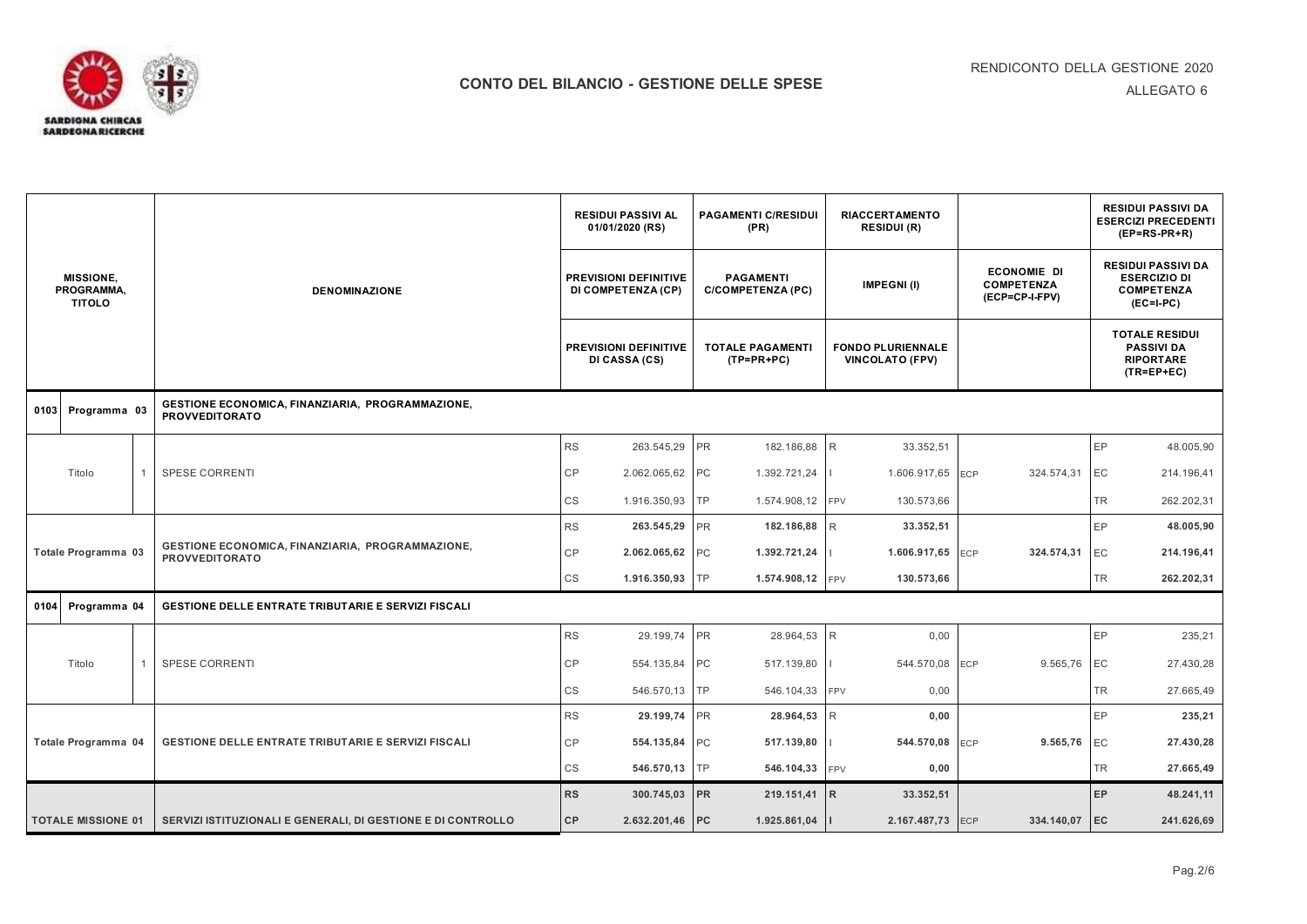ALLEGATO 6



| <b>MISSIONE,</b><br>PROGRAMMA,<br>TITOLO | <b>DENOMINAZIONE</b> | <b>RESIDUI PASSIVI AL</b><br>01/01/2020 (RS)       | <b>PAGAMENTI C/RESIDUI</b><br>(PR)           | <b>RIACCERTAMENTO</b><br><b>RESIDUI (R)</b>        |                                                           | <b>RESIDUI PASSIVI DA</b><br><b>ESERCIZI PRECEDENTI</b><br>$(EP=RS-PR+R)$            |
|------------------------------------------|----------------------|----------------------------------------------------|----------------------------------------------|----------------------------------------------------|-----------------------------------------------------------|--------------------------------------------------------------------------------------|
|                                          |                      | <b>PREVISIONI DEFINITIVE</b><br>DI COMPETENZA (CP) | <b>PAGAMENTI</b><br><b>C/COMPETENZA (PC)</b> | <b>IMPEGNI(I)</b>                                  | <b>ECONOMIE DI</b><br><b>COMPETENZA</b><br>(ECP=CP-I-FPV) | <b>RESIDUI PASSIVI DA</b><br><b>ESERCIZIO DI</b><br><b>COMPETENZA</b><br>$(EC=I-PC)$ |
|                                          |                      | <b>PREVISIONI DEFINITIVE</b><br>DI CASSA (CS)      | <b>TOTALE PAGAMENTI</b><br>(TP=PR+PC)        | <b>FONDO PLURIENNALE</b><br><b>VINCOLATO (FPV)</b> |                                                           | <b>TOTALE RESIDUI</b><br><b>PASSIVI DA</b><br><b>RIPORTARE</b><br>$(TR=EP+EC)$       |
|                                          |                      | <b>CS</b><br>2.478.921,06 TP                       | $2.145.012,45$ FPV                           | 130.573,66                                         |                                                           | <b>TR</b><br>289.867,80                                                              |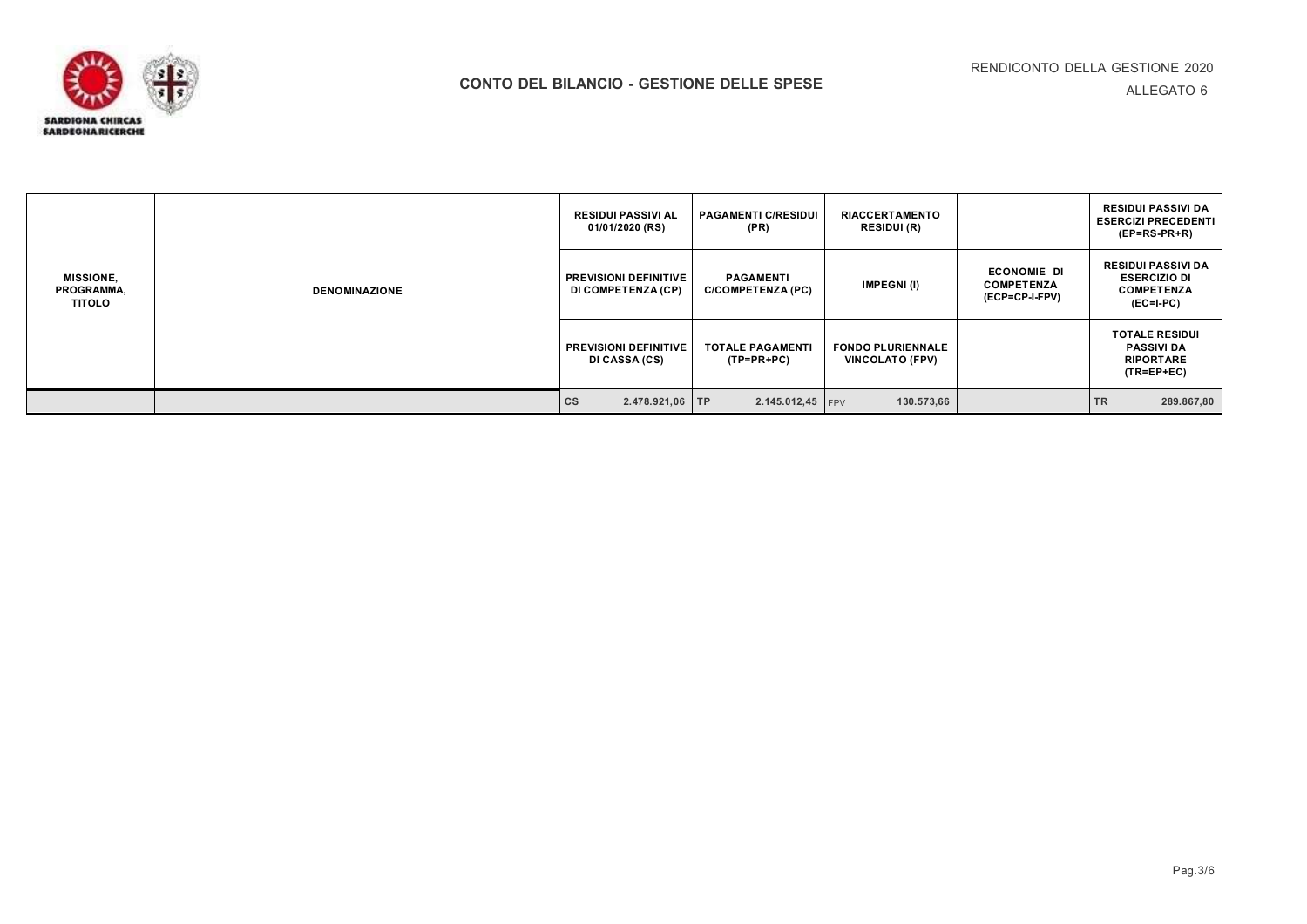

| <b>MISSIONE,</b><br>PROGRAMMA,<br><b>TITOLO</b> |                           |   |                                    |           | <b>RESIDUI PASSIVI AL</b><br>01/01/2020 (RS)       |           | <b>PAGAMENTI C/RESIDUI</b><br>(PR)           |            | <b>RIACCERTAMENTO</b><br><b>RESIDUI (R)</b>        |                                                           |                                                                                | <b>RESIDUI PASSIVI DA</b><br><b>ESERCIZI PRECEDENTI</b><br>$(EP=RS-PR+R)$            |  |
|-------------------------------------------------|---------------------------|---|------------------------------------|-----------|----------------------------------------------------|-----------|----------------------------------------------|------------|----------------------------------------------------|-----------------------------------------------------------|--------------------------------------------------------------------------------|--------------------------------------------------------------------------------------|--|
|                                                 |                           |   | <b>DENOMINAZIONE</b>               |           | <b>PREVISIONI DEFINITIVE</b><br>DI COMPETENZA (CP) |           | <b>PAGAMENTI</b><br><b>C/COMPETENZA (PC)</b> |            | IMPEGNI(I)                                         | <b>ECONOMIE DI</b><br><b>COMPETENZA</b><br>(ECP=CP-I-FPV) |                                                                                | <b>RESIDUI PASSIVI DA</b><br><b>ESERCIZIO DI</b><br><b>COMPETENZA</b><br>$(EC=I-PC)$ |  |
|                                                 |                           |   |                                    |           | PREVISIONI DEFINITIVE<br>DI CASSA (CS)             |           | <b>TOTALE PAGAMENTI</b><br>$(TP=PR+PC)$      |            | <b>FONDO PLURIENNALE</b><br><b>VINCOLATO (FPV)</b> |                                                           | <b>TOTALE RESIDUI</b><br><b>PASSIVI DA</b><br><b>RIPORTARE</b><br>$(TR=EP+EC)$ |                                                                                      |  |
| <b>MISSIONE</b><br>14                           |                           |   | SVILUPPO ECONOMICO E COMPETITIVITÀ |           |                                                    |           |                                              |            |                                                    |                                                           |                                                                                |                                                                                      |  |
| 1403                                            | Programma 03              |   | <b>RICERCA E INNOVAZIONE</b>       |           |                                                    |           |                                              |            |                                                    |                                                           |                                                                                |                                                                                      |  |
|                                                 |                           |   |                                    | RS        | 15.574.564,23                                      | PR        | 5.370.770,52 R                               |            | 1.072.479,85                                       |                                                           | <b>EP</b>                                                                      | 9.131.313,86                                                                         |  |
|                                                 | Titolo                    |   | <b>SPESE CORRENTI</b>              | CP        | 126.669.744,58 PC                                  |           | 27.757.332,11                                |            | 57.816.119,21                                      | 36.441.941,97<br><b>ECP</b>                               | EC                                                                             | 30.058.787,10                                                                        |  |
|                                                 |                           |   |                                    | CS        | 69.082.265,97                                      | TP        | 33.128.102,63                                | <b>FPV</b> | 32.411.683,40                                      |                                                           | TR.                                                                            | 39.190.100,96                                                                        |  |
|                                                 |                           |   |                                    | <b>RS</b> | 753.369,66                                         | <b>PR</b> | 382.262,60                                   | IR         | 19.214,52                                          |                                                           | <b>EP</b>                                                                      | 351.892,54                                                                           |  |
|                                                 | Titolo                    | 2 | SPESE IN CONTO CAPITALE            | CP        | 9.858.469,51                                       | <b>PC</b> | 525.546,32                                   |            | 1.257.207,07                                       | 8.549.908,01<br><b>ECP</b>                                | EC                                                                             | 731.660,75                                                                           |  |
|                                                 |                           |   |                                    | CS        | 9.774.386,04                                       | TР        | 907.808,92                                   | <b>FPV</b> | 51.354,43                                          |                                                           | TR                                                                             | 1.083.553,29                                                                         |  |
|                                                 |                           |   |                                    | <b>RS</b> | 16.327.933,89                                      | <b>PR</b> | 5.753.033,12 R                               |            | 1.091.694,37                                       |                                                           | <b>EP</b>                                                                      | 9.483.206,40                                                                         |  |
|                                                 | Totale Programma 03       |   | <b>RICERCA E INNOVAZIONE</b>       | CP        | 136.528.214,09                                     | PC        | 28.282.878,43                                |            | 59.073.326,28                                      | 44.991.849,98<br><b>ECP</b>                               | EC                                                                             | 30.790.447,85                                                                        |  |
|                                                 |                           |   |                                    | CS        | 78.856.652,01                                      | TP        | 34.035.911,55 FPV                            |            | 32.463.037,83                                      |                                                           | TR                                                                             | 40.273.654,25                                                                        |  |
|                                                 |                           |   |                                    | <b>RS</b> | 16.327.933,89                                      | <b>PR</b> | 5.753.033,12 R                               |            | 1.091.694,37                                       |                                                           | EP                                                                             | 9.483.206,40                                                                         |  |
|                                                 | <b>TOTALE MISSIONE 14</b> |   | SVILUPPO ECONOMICO E COMPETITIVITÀ | CP        | 136.528.214,09                                     | PC        | 28.282.878,43                                |            | 59.073.326,28                                      | 44.991.849,98<br>ECP                                      | EC                                                                             | 30.790.447,85                                                                        |  |
|                                                 |                           |   |                                    |           | 78.856.652,01 TP                                   |           | 34.035.911,55 FPV                            |            | 32.463.037,83                                      |                                                           | <b>TR</b>                                                                      | 40.273.654,25                                                                        |  |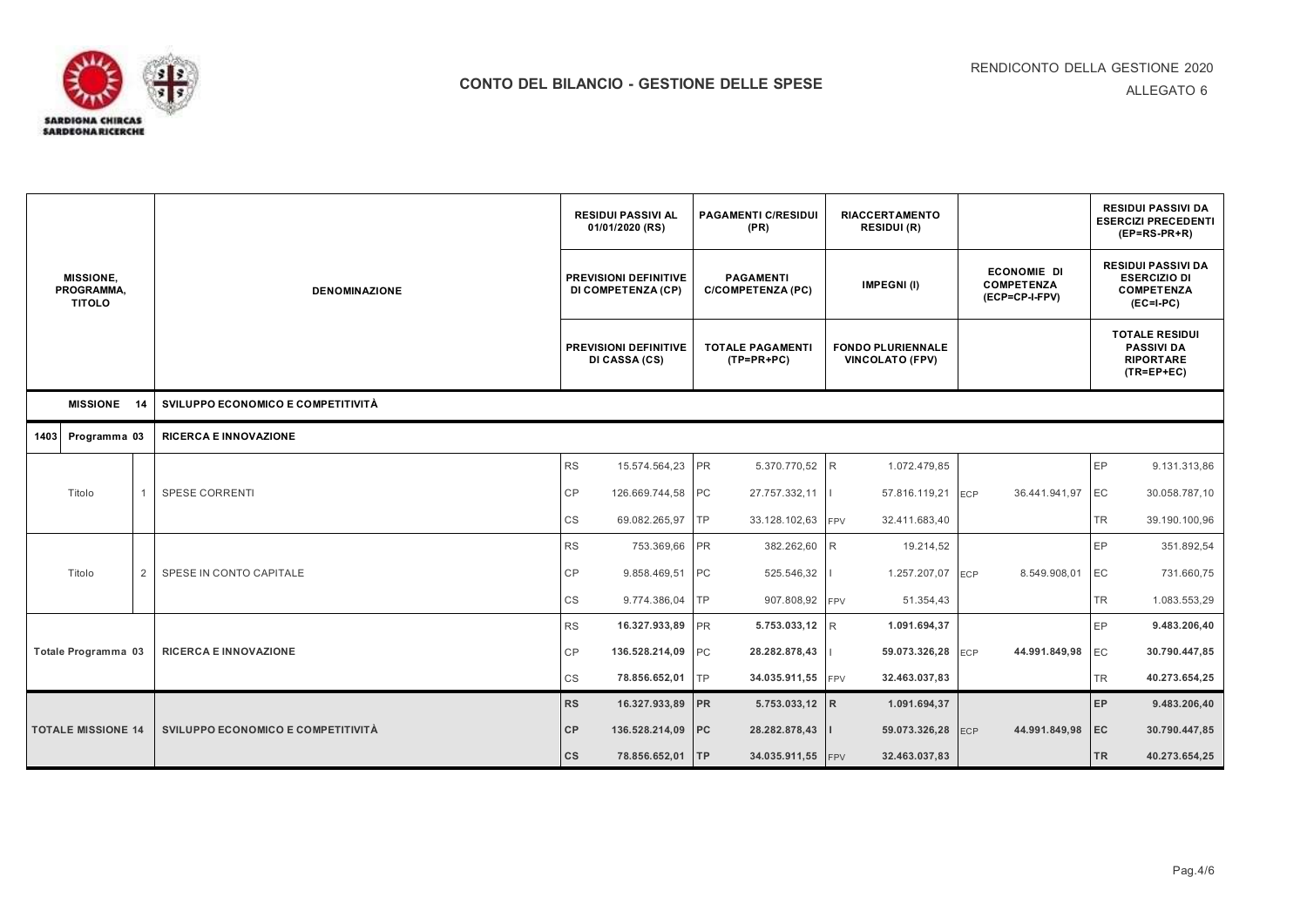

| <b>MISSIONE,</b><br>PROGRAMMA,<br><b>TITOLO</b> |                           |                               | <b>RESIDUI PASSIVI AL</b><br>01/01/2020 (RS)  | <b>PAGAMENTI C/RESIDUI</b><br>(PR)           | <b>RIACCERTAMENTO</b><br><b>RESIDUI (R)</b>        |                                                           | <b>RESIDUI PASSIVI DA</b><br><b>ESERCIZI PRECEDENTI</b><br>$(EP=RS-PR+R)$            |  |
|-------------------------------------------------|---------------------------|-------------------------------|-----------------------------------------------|----------------------------------------------|----------------------------------------------------|-----------------------------------------------------------|--------------------------------------------------------------------------------------|--|
|                                                 |                           | <b>DENOMINAZIONE</b>          | PREVISIONI DEFINITIVE<br>DI COMPETENZA (CP)   | <b>PAGAMENTI</b><br><b>C/COMPETENZA (PC)</b> | <b>IMPEGNI(I)</b>                                  | <b>ECONOMIE DI</b><br><b>COMPETENZA</b><br>(ECP=CP-I-FPV) | <b>RESIDUI PASSIVI DA</b><br><b>ESERCIZIO DI</b><br><b>COMPETENZA</b><br>$(EC=I-PC)$ |  |
|                                                 |                           |                               | <b>PREVISIONI DEFINITIVE</b><br>DI CASSA (CS) | <b>TOTALE PAGAMENTI</b><br>$(TP=PR+PC)$      | <b>FONDO PLURIENNALE</b><br><b>VINCOLATO (FPV)</b> |                                                           | <b>TOTALE RESIDUI</b><br><b>PASSIVI DA</b><br><b>RIPORTARE</b><br>$(TR=EP+EC)$       |  |
|                                                 | MISSIONE 20               |                               |                                               |                                              |                                                    |                                                           |                                                                                      |  |
|                                                 | 2001 Programma 01         | <b>FONDO DI RISERVA</b>       |                                               |                                              |                                                    |                                                           |                                                                                      |  |
|                                                 |                           |                               | 0,00 PR<br><b>RS</b>                          | 0,00                                         | 0,00<br>IR                                         |                                                           | EP<br>0,00                                                                           |  |
|                                                 | Titolo                    | SPESE CORRENTI                | 0,00 PC<br>CP                                 | 0,00                                         | 0,00                                               | 0,00<br><b>ECP</b>                                        | 0,00<br>EC                                                                           |  |
|                                                 |                           |                               | CS<br>0,00                                    | <b>TP</b><br>0,00                            | 0,00<br>FPV                                        |                                                           | TR<br>0,00                                                                           |  |
|                                                 |                           |                               | 0,00<br><b>RS</b>                             | PR<br>0,00                                   | 0,00<br>R                                          |                                                           | 0,00<br>EP                                                                           |  |
|                                                 | Totale Programma 01       | <b>FONDO DI RISERVA</b>       | 0,00 PC<br>CP                                 | 0,00                                         | 0,00                                               | 0,00<br><b>ECP</b>                                        | 0,00<br>EC                                                                           |  |
|                                                 |                           |                               | CS<br>$0,00$ TP                               | 0,00                                         | 0,00<br><b>FPV</b>                                 |                                                           | 0,00<br>TR                                                                           |  |
|                                                 |                           |                               | 0,00 PR<br><b>RS</b>                          | 0,00                                         | 0,00<br>IR                                         |                                                           | EP<br>0,00                                                                           |  |
|                                                 | <b>TOTALE MISSIONE 20</b> | <b>FONDI E ACCANTONAMENTI</b> | $0,00$ PC<br>CP                               | 0,00                                         | 0,00                                               | ECP<br>$\mathbf{0}$                                       | EC<br>0,00                                                                           |  |
|                                                 |                           |                               | $\mathsf{cs}$<br>$0,00$ TP                    | 0,00                                         | 0,00<br>FPV                                        |                                                           | <b>TR</b><br>0,00                                                                    |  |